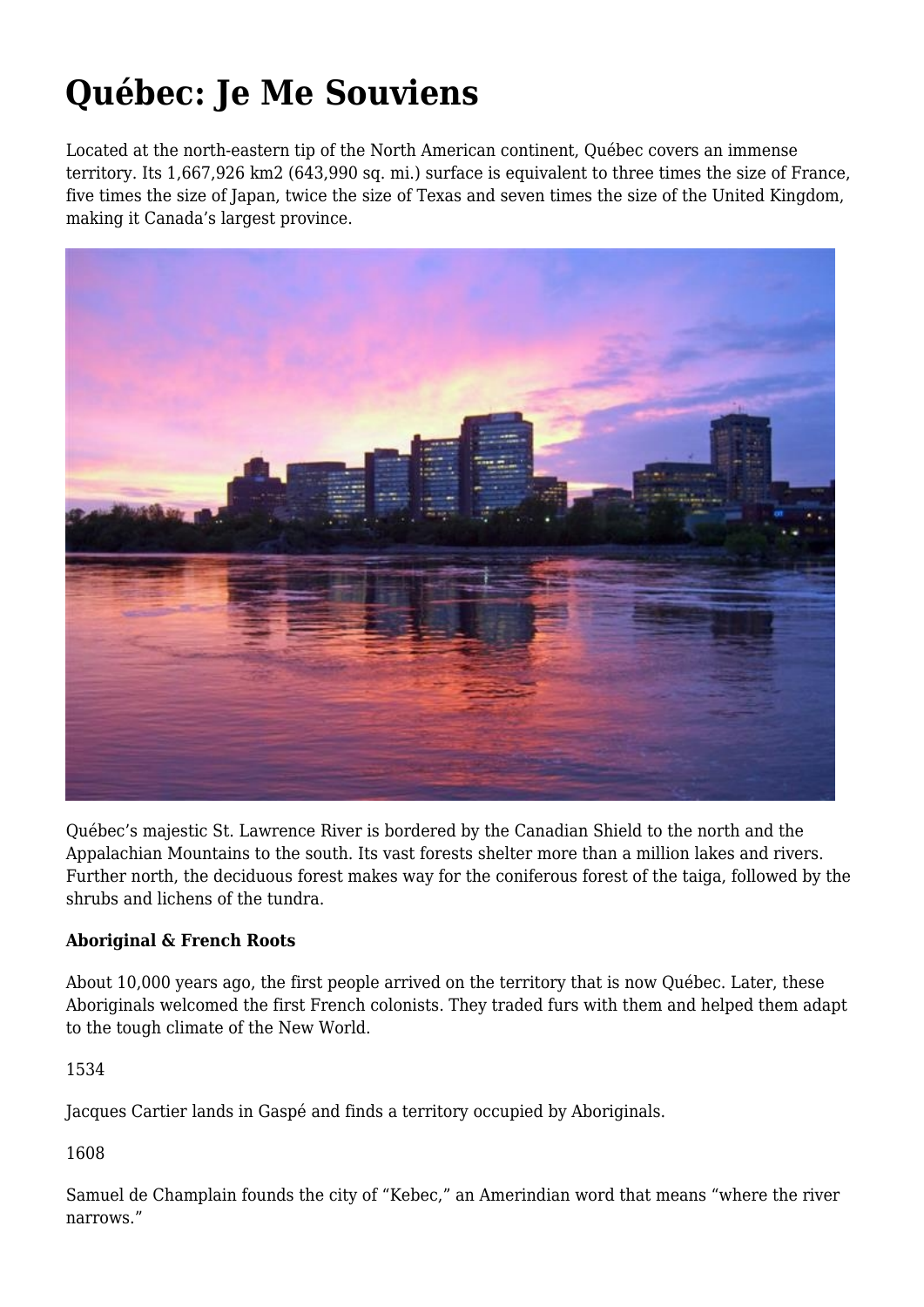#### 1642

Paul de Chomedey de Maisonneuve founds Ville-Marie, a small evangelistic mission that will later become Montréal.

1701

The Great Peace of Montréal is signed with 39 Amerindian nations; this treaty that brings an end to the hostilities between the Aboriginal nations and the French colony.

1759

The battle of the Plains of Abraham ends with the defeat of the French troops under Joseph de Montcalm at the hand of the English army led by General James Wolfe.

1763

Louis XV cedes New France to the British Crown with the signing of the Treaty of Paris.

1867

The British North America Act is passed, creating a confederation of four provinces: Québec, Ontario, Nova Scotia and New Brunswick.

1960

The Quiet Revolution marks the beginning of major social changes and the modernization of Québec.

1967

Montréal hosts the World Exposition, Man and His World.

1974

The National Assembly declares that French is the official language of Québec.

1976

The Summer Olympic Games are held in Montréal.

1992

Montréal celebrates its 350th anniversary.

2008

Québec City, the province's capital, celebrates its 400th anniversary.

## **European Charm & Modernity**

Québec City, the province's capital, is perched atop Cap Diamant, from where it overlooks the St. Lawrence. The cradle of French civilization in North America and the only fortified city north of Mexico, Québec City has been on UNESCO's prestigious World Heritage List since 1985.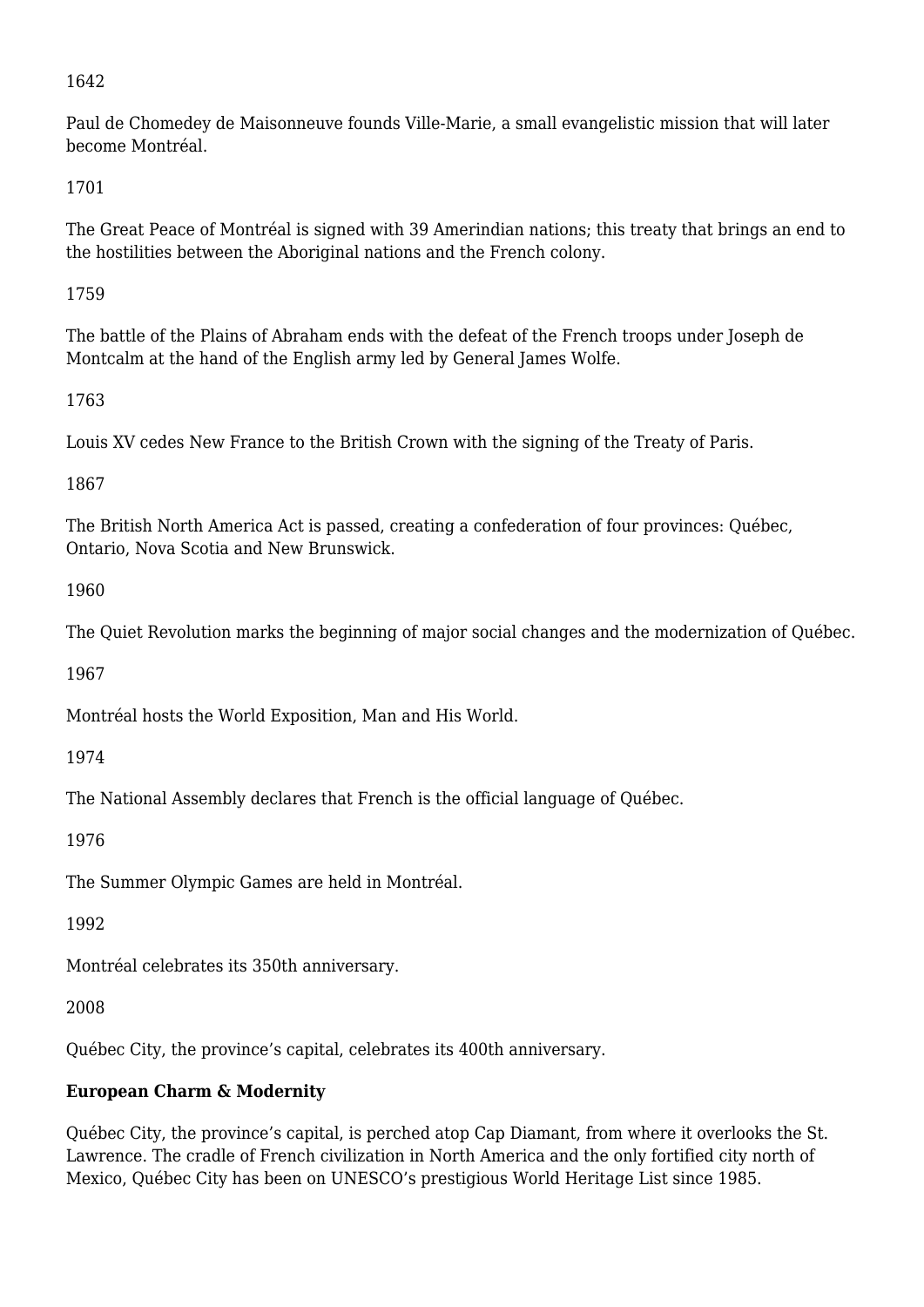

The province's metropolis, Montréal, is the second-biggest French-speaking city in the world and boasts the largest inland port on the planet. Its architecture combines North American modernity with European charm. Extremely cosmopolitan, it has its own Little Italy, Latin Quarter, Chinatown and Gay Village.

## **St. Lawrence River**

The St. Lawrence is one of the longest rivers on the planet. It is distinguished not only by its size, but by its rich ecosystems, diverse wildlife and countless unique islands.

Its estuary is one of the richest in the world. Various species of marine mammals, birds and fish live, stop over, nest, reproduce or feed here, particularly during the seasonal migrations.

The St. Lawrence is also one of the world's longest navigable waterways, giving access to the Great Lakes and, consequently, the interior of the continent. Its history is shadowed by numerous shipwrecks as a result of shoals that make navigating the river treacherous. Even today, the captains of cargo and passenger ships have to be guided by experienced pilots who are well acquainted with the St. Lawrence's reef and currents.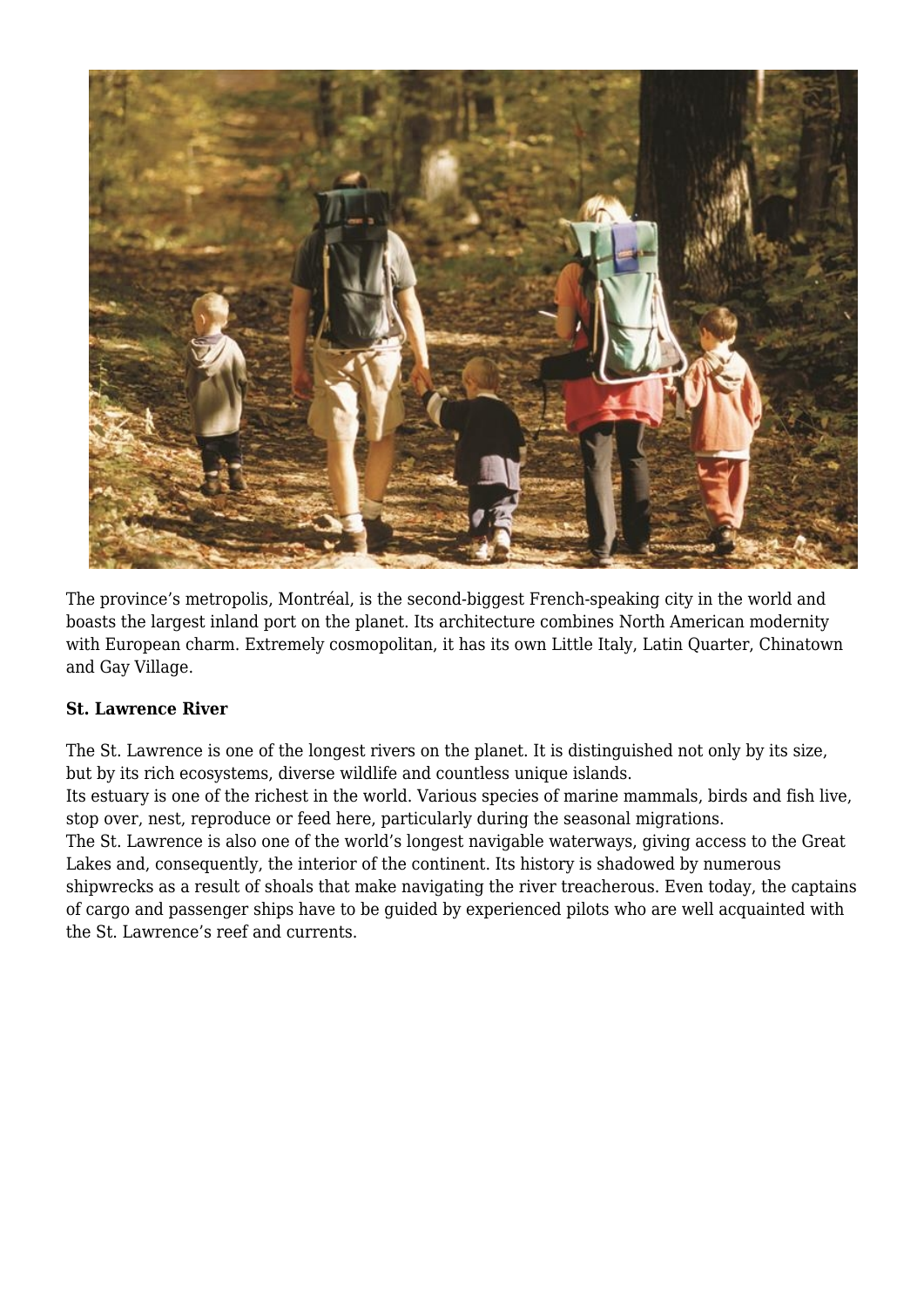

#### **Quebecers**

In 2006, Québec had 7.6 million inhabitants, which is nearly a quarter of the Canadian population. Its population density was 4.7 inhabitants per square kilometer (11.5 habitants per sq. mi.). With almost 80% of its population living along the St. Lawrence River, Québec has many large uninhabited stretches and wide, open spaces.

Aboriginal peoples account for about 1% of Québec's population. In total, the 10 Amerindian nations and the Inuit nation represent nearly 78,000 people.

Québec is primarily a French society thanks to its language and its culture. In 1974, the National Assembly (Québec's parliament) proclaimed French to be the official language of Québec. The population is 80.9% francophone, while 7.8% of Quebecers speak English at home and the remainder speaks another language, such as Italian, Spanish, Arabic, Chinese, Greek, Vietnamese or Portuguese.

#### **Tourism Industry**

Tourism is the fifth-largest industry in Quebec. In total, 29,000 companies are involved in the industry, generating 130,000 direct and 48,000 indirect jobs. In 2006, Quebec welcomed 28,551,000 tourists, most of them from the United States, France, the U.K., Germany, Mexico and Japan. Wikipedia.org

Photos: © MTOQ /J. F.Bergeron

Date: 2009-05-25